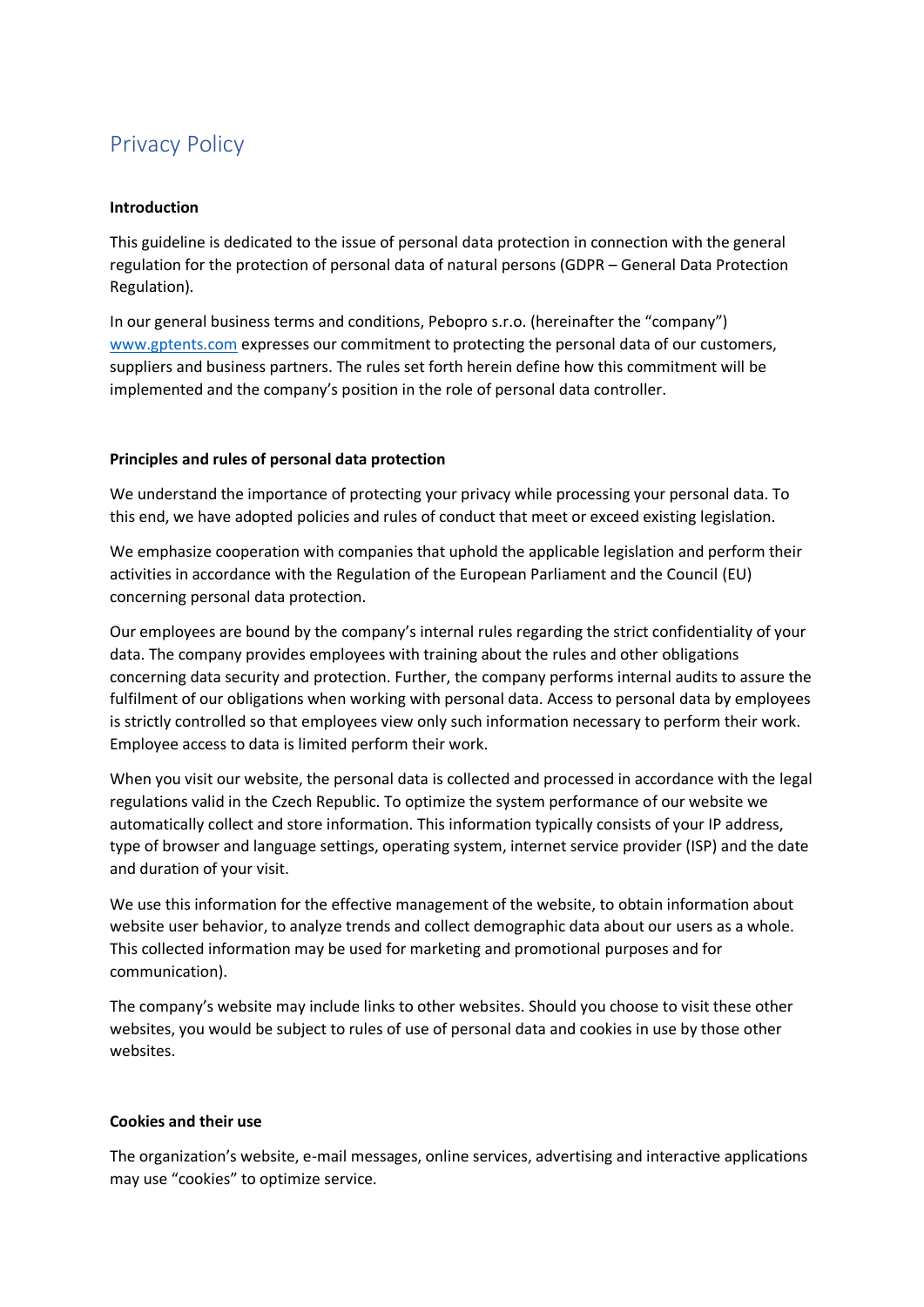A "cookie" is a small file, usually consisting of letters and numbers, which we send to your browser's cookie file on the hard drive of your computer. This allows us to identify the device of the given user. The main purpose of cookies is to allow our internet server to provide the user with the website to which the user is accustomed, to make the experience of visiting the company's website more personal and to react better to the user's individual needs.

The company uses two types of cookies on the website:

- Session cookies these are temporary cookies which are saved in the cookie file of your browser until the moment you stop working with the browser. These cookies are mandatory for the proper functioning of certain applications or functions on these pages.
- Permanent cookies permanent cookies may be used for easier and more convenient orientation on the website by users (e.g. faster and easier navigation). These cookies remain in the cookie file of your browser for a longer time, depending on your chosen internet browser settings. Permanent cookies allow the transfer of information to the internet server during every visit to the website. Permanent cookies are also known as tracking cookies.

Personal data is collected and processed only with your express consent.

# **Categories and scope of processed data**

With regard to your personal data, we collect only that information which is reasonable and relevant for the given business purpose. This refers to personal data for the identification and communication with you and special categories of personal data which are needed for our business activity in accordance with the respective legal regulations.

# **Categories of personal data**

Within the framework of our activity, we collect the following personal data of customers, business partners and suppliers as unique identifiers:

- Your name
- Your company's name
- Your address
- Your e-mail address
- Your telephone number
- Your company ID / tax ID / VAT number

We collect personal data about employment applicants and employees in accordance with applicable legislation. This information includes:

- Your name
- Your address
- Your e-mail address
- Your telephone number
- Your bank account number
- Your date of birth
- Your ID document number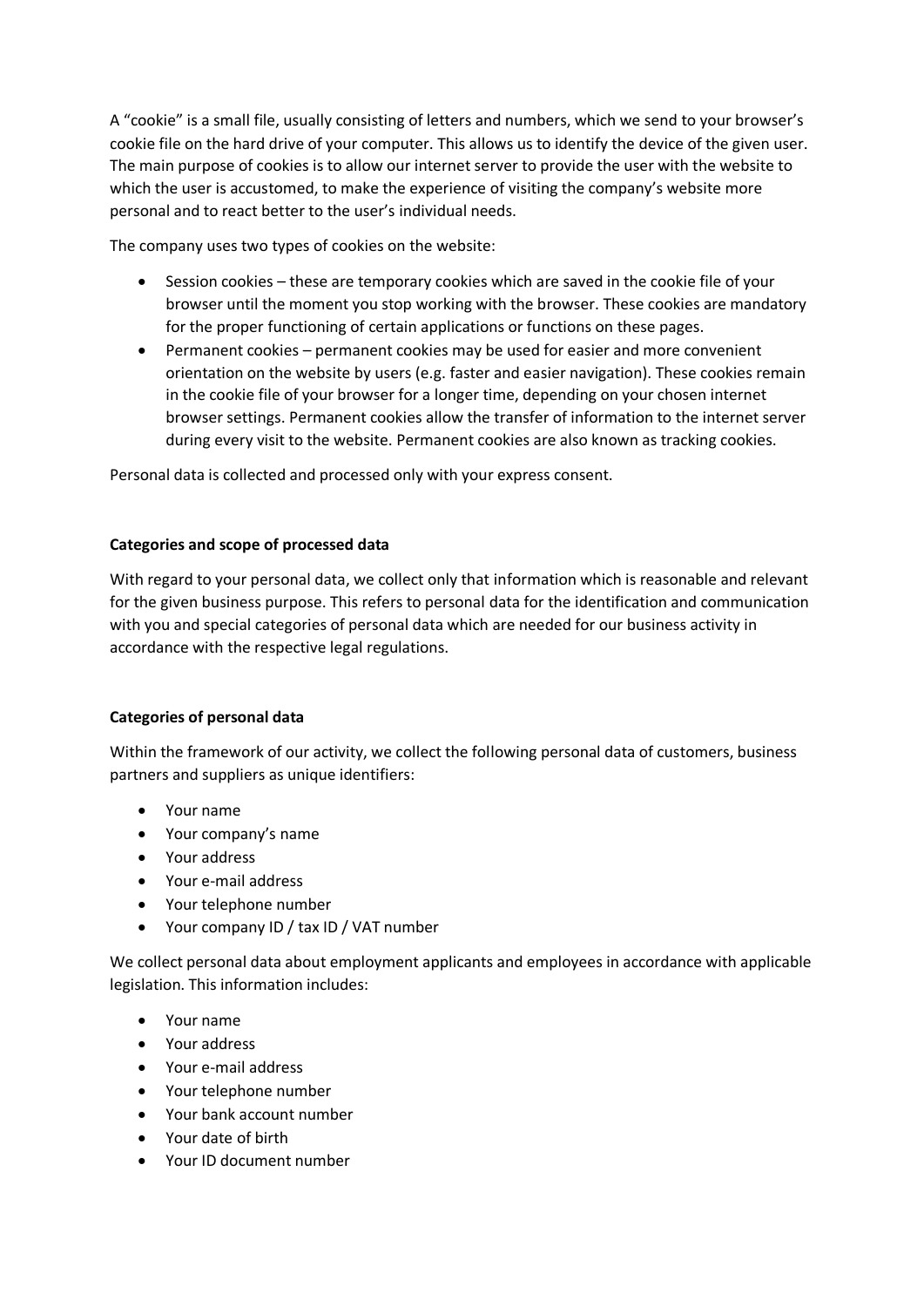# **Term of processing**

We work with your personal data:

- For the period necessary to fulfil the respective business purpose.
- For the period necessary to fulfil legal regulations (i.e. minimally for the term pursuant to the Archiving Act).
- To determine, exercise or defend legal claims.

Upon termination of the stipulated term for processing and storing personal data, your data will be safely deleted or destroyed, anonymized or transferred to the archive.

In the event that you consent for marketing purposes (incl. profiling for the purpose of offering suitable products and services), data is processed for the time necessary to meet such purpose.

# **Data source**

The data we process is obtained primarily from the subjects of the personal data. However, we may also learn about you from other sources in order to confirm the information provided.

We process personal data, which is disclosed to us upon entering into a contract and during the term of the contract. In the case of establishing a new business relationship, we process your personal data disclosed by you when entering into a new contract.

If you are our employee or applicant for employment, the source of data may be references from former employers or references from internet sources, e.g. social networks such as LinkedIn or other job portals.

We may obtain your personal data and sensitive personal data for the purpose of fulfilling a contractual obligation to you.

We also process personal data legally obtained from publicly-available information or in cooperation with government bodies and institutions (in the meaning of Act No. 253/2008 Coll., on selected measures against money laundering and financing of terrorism).

Personal data provided by a third party may be processed but only but only with your consent.

#### **Purposes of processing personal data**

The company processes personal data only in the scope required to fulfil the respective business purpose. Personal data may be processed under one or more of the following circumstances:

#### **Legitimate purposes of processing**

If you are dealing with Pebopro s.r.o. as a customer, business partner or supplier, we will ask you to provide personal data for the following purposes: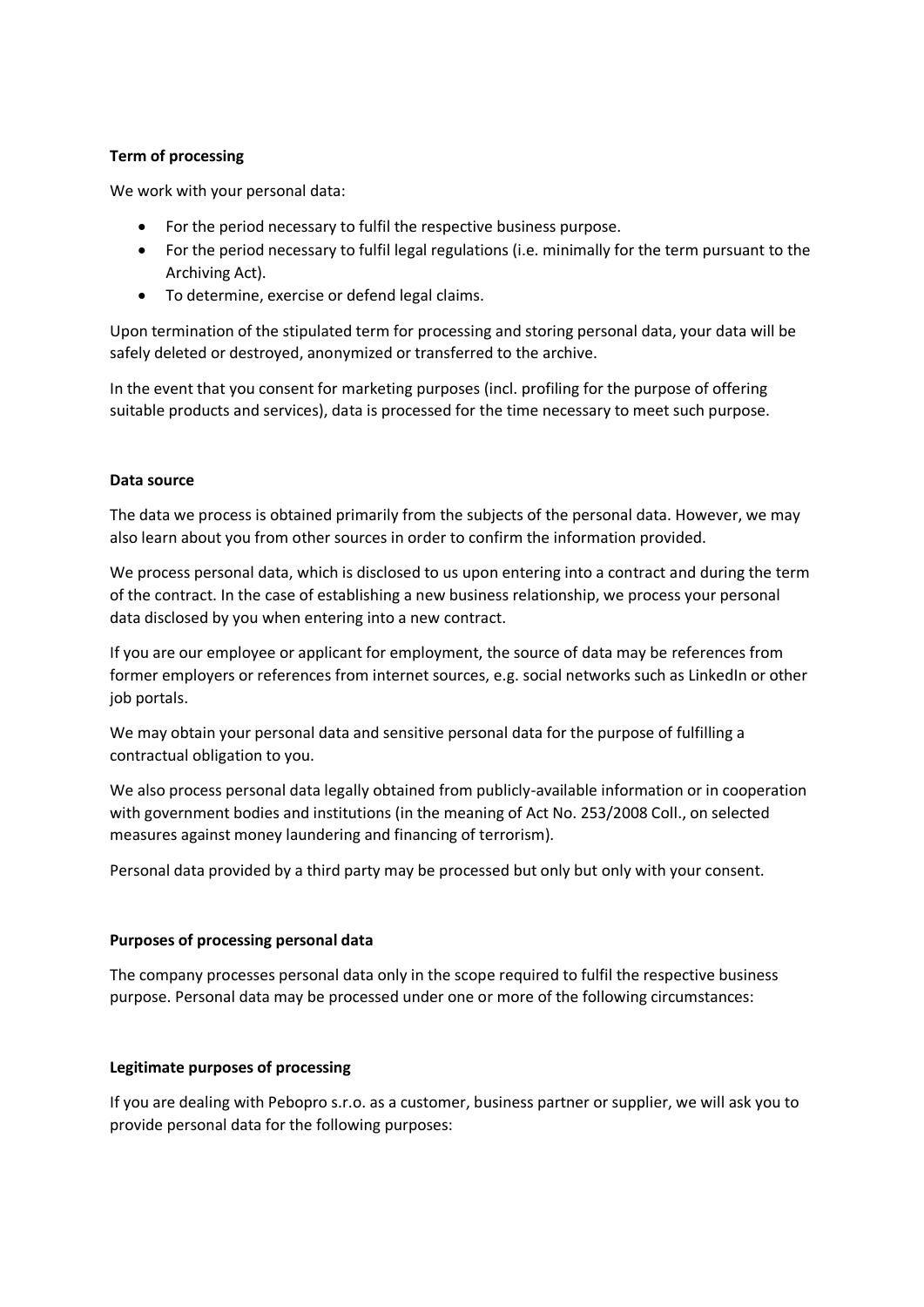- Entering into, managing and performing contracts.
- Managing customer relations, providing (online) services and contacts.
- Improving services.
- Marketing and customer analytics/processes.
- Detection, prevention, in accordance with the AML act (anti-money laundering).
- Scientific and statistical analysis.
- Fulfilment of legal and regulatory obligations.
- If you are an applicant for employment or a former or existing employee, your personal data is processed for the following purposes:

Satisfying an employment contract, meeting contractual obligations and/or for human resources management.

- Internal management including evaluation of organization or corporate culture.
- Employee health and satisfaction.
- Fraud detection and prevention.
- Fulfilment of legal and regulatory obligations.
- Protection of the vital interests of the employees.
- Analysis of employee profiles.
- Hiring and filling of job openings, incl. former employees and applicants for employment.

# **Consent**

If none of the variant are in question or if consent is required by other legal requirements, consent will be obtained from the owner of personal data before processing. When granting consent, we will provide you with the following information:

- Purpose of processing for which consent is requested.
- Our contact data as the controller of personal data.
- Your rights in relation to personal data processing.

If processing is reasonably required to handle the request, then consent is assumed (e.g. visiting the website, using the applications of Pebopro s.r.o., personal visits or attendance at social events).

Consent should be the voluntary, specific, informed and definite permission of the subjects of data to the processing of personal data relating to them, expressed in the form of a written statement (also electronically) or oral declaration.

The subject of data has the right to refuse or at any time revoke consent to the processing of personal data.

# **Rights of data owners**

With the validity of the General Data Protection Regulation, the owners (subjects) of personal data have the right to:

- Information and access to personal data.
- Transferability of data.
- Restriction of processing.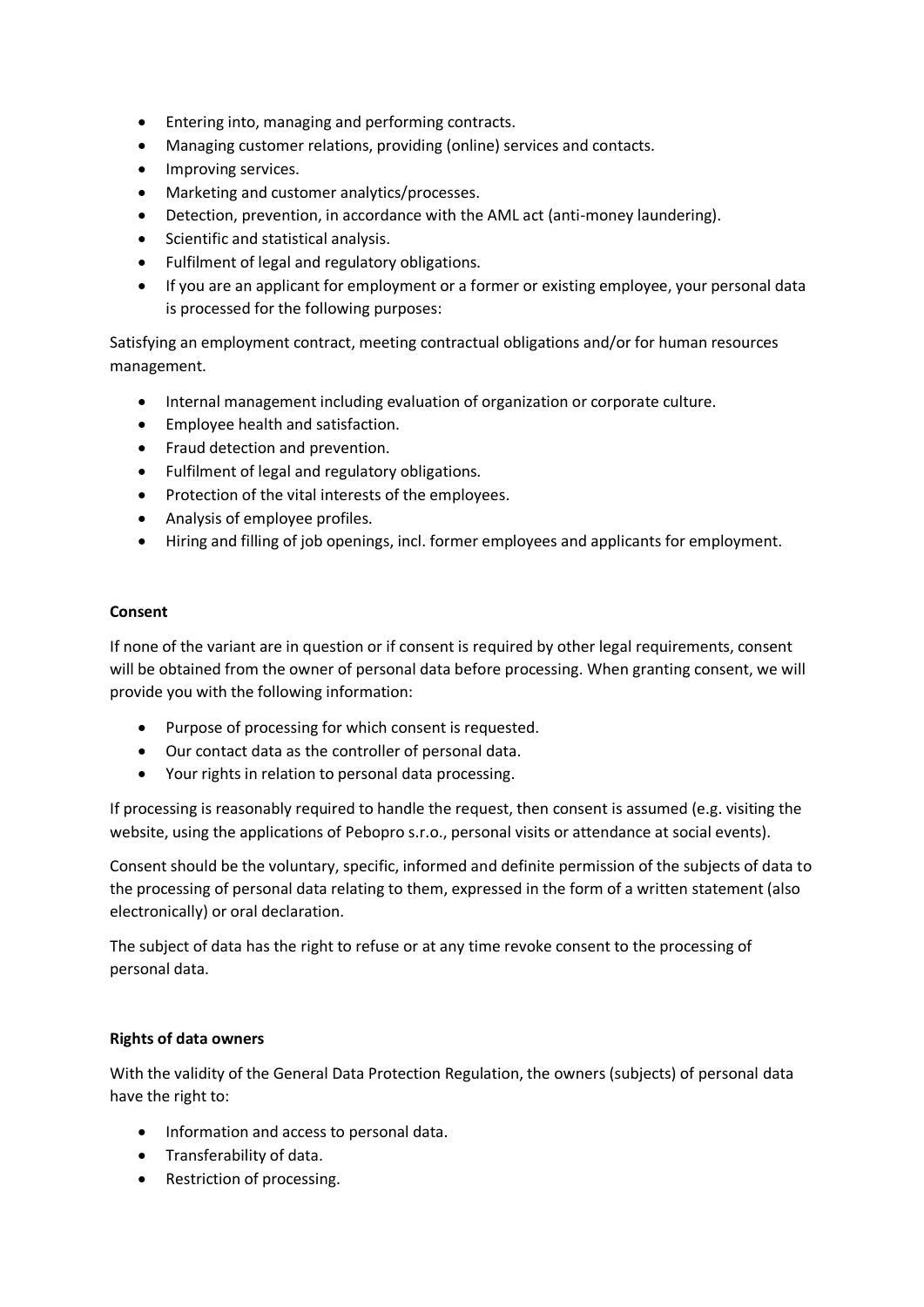- Correction and deletion of personal data.
- Information concerning correction or deletion of personal data or processing restriction.
- Raise an objection.
- Exemption from automated decision-making based on the data you provide.

The roles in which we can register your personal data and perform the definite identification of your person are:

- You are our client buyer, person interested in buying, debtor.
- You are our business partner trade intermediary.
- You are a partner's customer customer of our partner.
- You are our supplier provider of services and technical support, sub-processor.
- You are our employee existing and former employee or applicant for employment.

Please note that in some cases your rights relating to personal data protection may result in the limitation of our activities with you as well as our contractual relationship.

# **Controller's contact data**

To learn more about the nature of information processed about you and/or to exercise any rights provided herein, you may submit a request at our address Pebopro s.r.o., 75356 Záhorská 178, Opatovice, or at our electronic address info@gptents.com.

The request can be accepted in the case of definite identification of the person.

We will process your request/complaint without undue delay and inform you of its handling within 30 days from receiving the request/complaint.

#### **Prevailing/superior interest**

In some cases, the rights and obligations of Pebopro s.r.o. may be superior to the rights of individuals, if under the given specific circumstances there is a justified interest that outweighs the interest of the individual (prevailing interest). The prevailing interest exists if it is necessary:

- To protect the justified business interests of Pebopro s.r.o., including:
	- o Health or safety of individuals.
	- o Intellectual property rights, business secrets or the company's reputation.
	- o Continuity of business operations.
	- o Preserving confidentiality during the proposed sale, merger or acquisition of an enterprise.
	- o Involvement of trustworthy advisors or consultants for business, legal, tax or insurance purposes.
- Preventing or investigating violations of the law, be it actual or assumed, based on justified suspicion (including cooperation with law enforcement, e.g. the Czech Police), contracts or principles of our company.
- Otherwise protecting or defending the rights of Pebopro s.r.o., its employees or other parties.